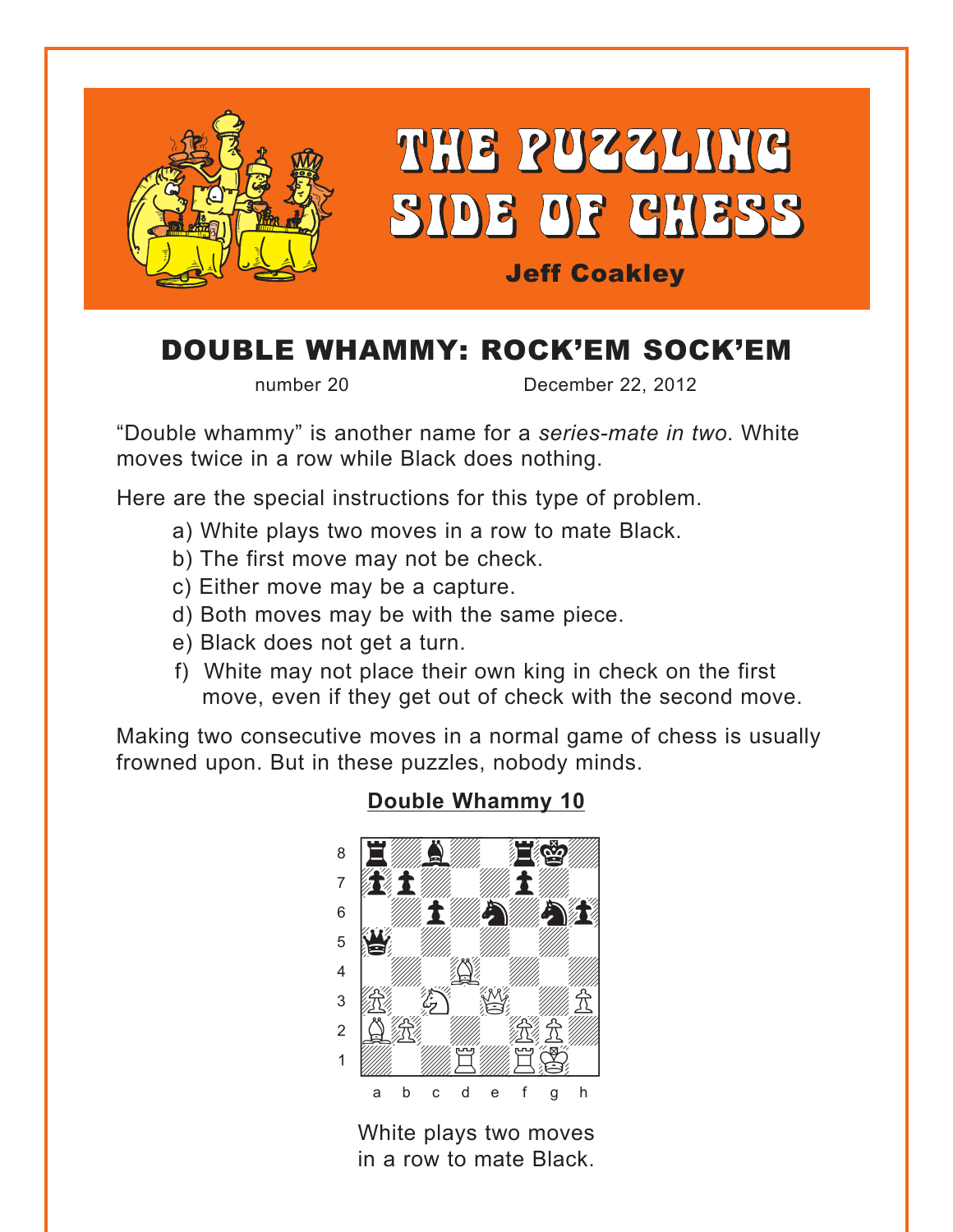<span id="page-1-0"></span>For double whammies 1-9 and more information on series-movers, see columns 2, 7, and 13 in the archives.



While preparing this column, I was surprised to discover the next position in my stash of double whammies. The puzzle is fairly simple, but I decided to include it anyhow because of the "eight officer" theme. (See column 18.)



in a row to mate Black.

Another way to pose this kind of puzzle is "Find a white move that threatens mate in one. Then imagine that Black skips their turn."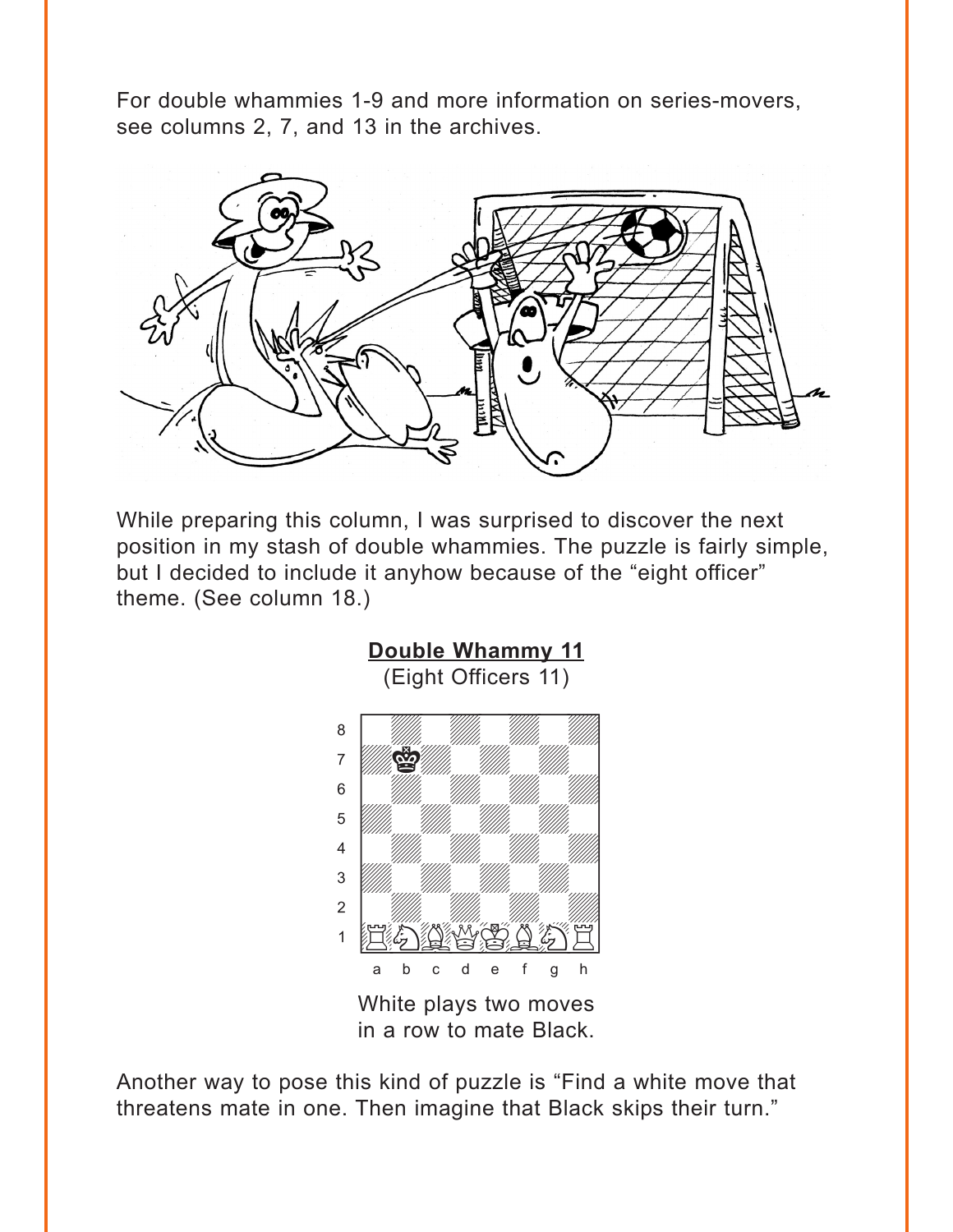## **[Double Whammy 12](#page-4-0)**

<span id="page-2-0"></span>

White plays two moves in a row to mate Black.

**[Double Whammy 13](#page-5-0)**



White plays two moves in a row to mate Black.

Most series-mates are longer than two moves. Each *Puzzling Side of Chess* column on double whammies concludes with one of these "multi-whams".

The following sixteen-mover is by two Hungarian composers. I hope you enjoy it.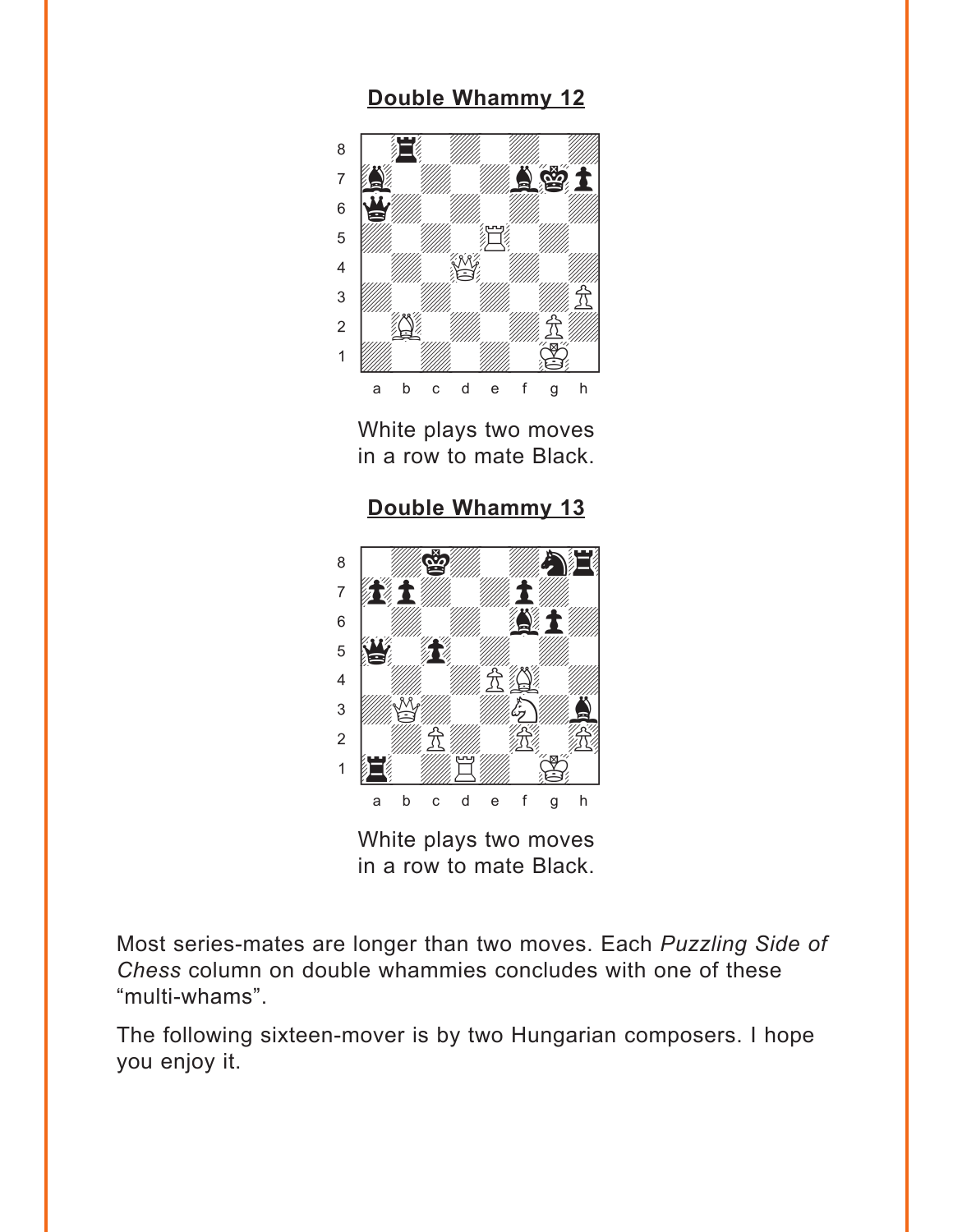## Multi-Wham 04

<span id="page-3-0"></span>György Bakcsi and László Zoltán 1996



Series-mate in 16

White plays sixteen moves in a row to mate Black. The first fifteen moves may not be check.

# **SOLUTIONS**

All double whammies by J. Coakley. Number 10 is from Winning Chess Puzzles For Kids Volume 2 (2010). The others are ChessCafe.com originals (2012).

PDF hyperlinks. You can advance to the solution of any puzzle by clicking on the underlined title above the diagram. To return to the puzzle, click on the title above the solution diagram.



Double Whammy 10

 $1.0x<sub>6</sub>$  $2.Qxq6#$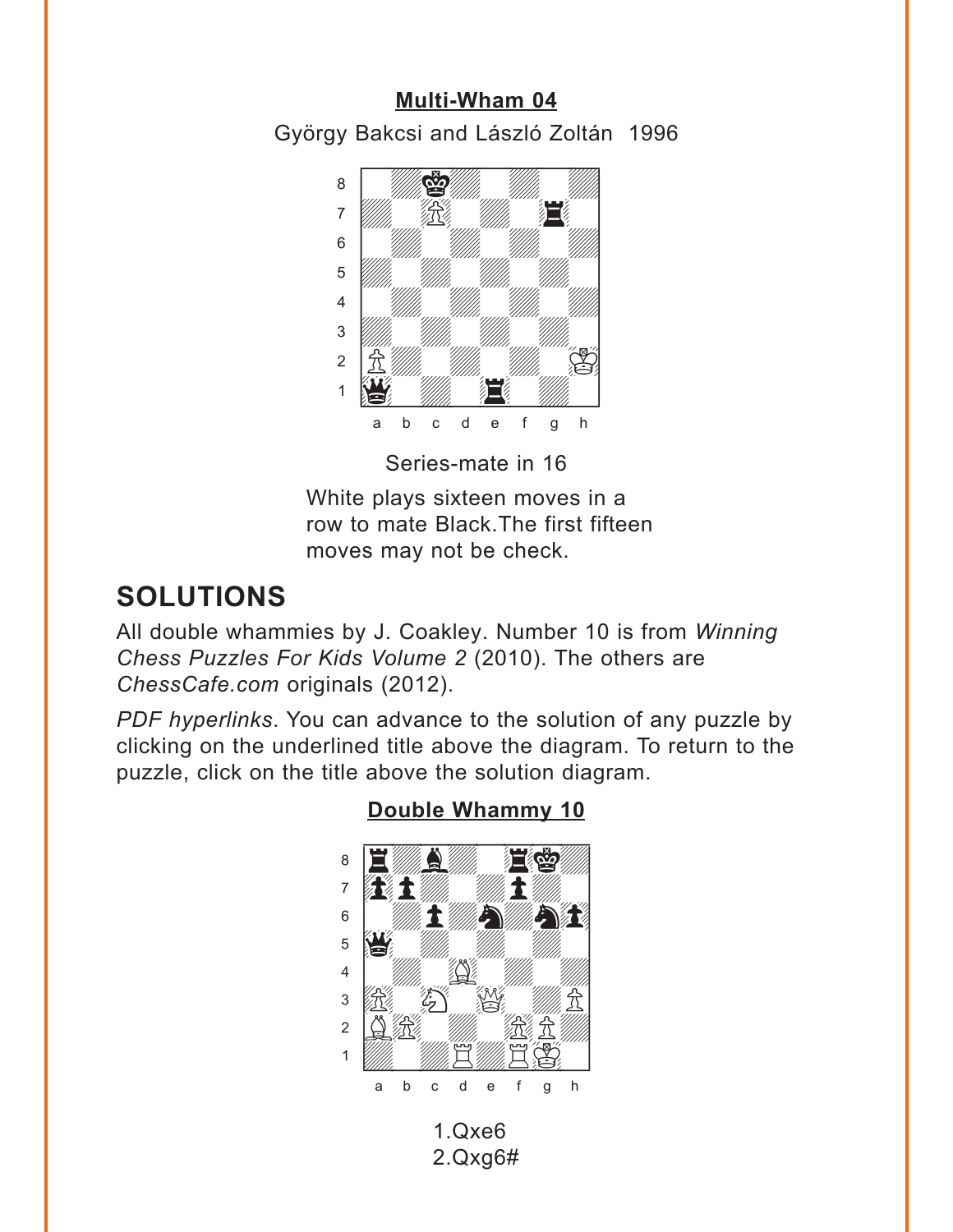<span id="page-4-0"></span>By clearing the e6 square, the queen uncovers a pin on the black f-pawn by the bishop at a2.



A classic *crisscross mate*. The queen crisses. The bishop crosses.



**[Double Whammy 12](#page-2-0)**

1.Qb6

The white queen interferes with two lines of defence, obstructing the 6th rank and the b-file.

#### 2.Re8#

Discovered check and mate.

(Did you notice that 1.Qd6 is illegal? The queen is pinned along the g1-a7 diagonal.)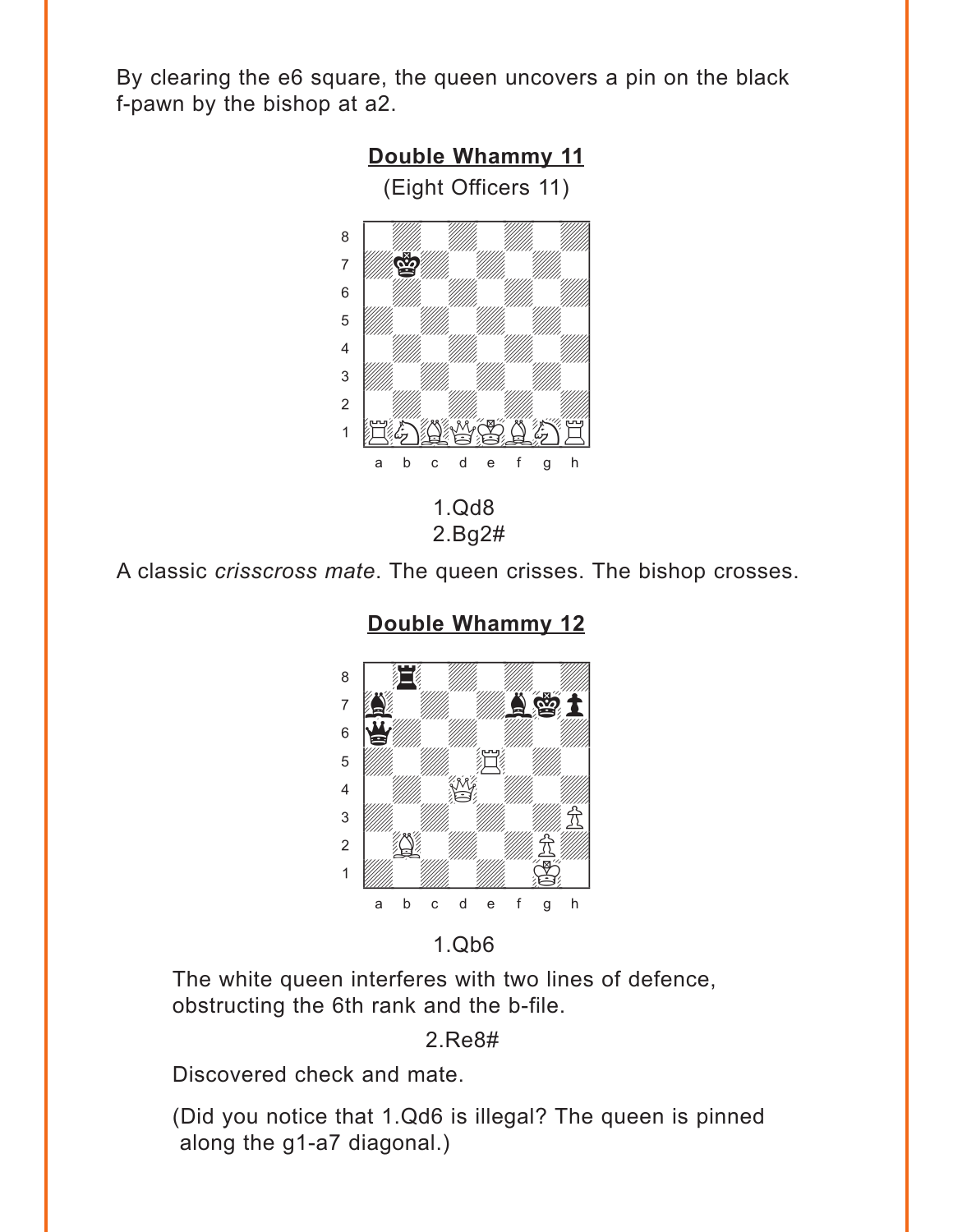## **[Double Whammy 13](#page-2-0)**

<span id="page-5-0"></span>

#### 1.Nh4

The knight clears the 3rd rank and closes the h-file.

2.Qxh3# Wham, blam, Alabam!

### **[Multi-Wham 04](#page-3-0)**

György Bakcsi and László Zoltán 1996

*Problemkiste*



#### series-mate in 16

- 1.a4
- 2.a5
- 3.a6
- 4.a7
- 5.a8=B Underpromoting to a bishop is the only way to go.
- 6.Be4
- 7.Bg6 The bishop "builds a bridge" so that the white king can cross the g-file.